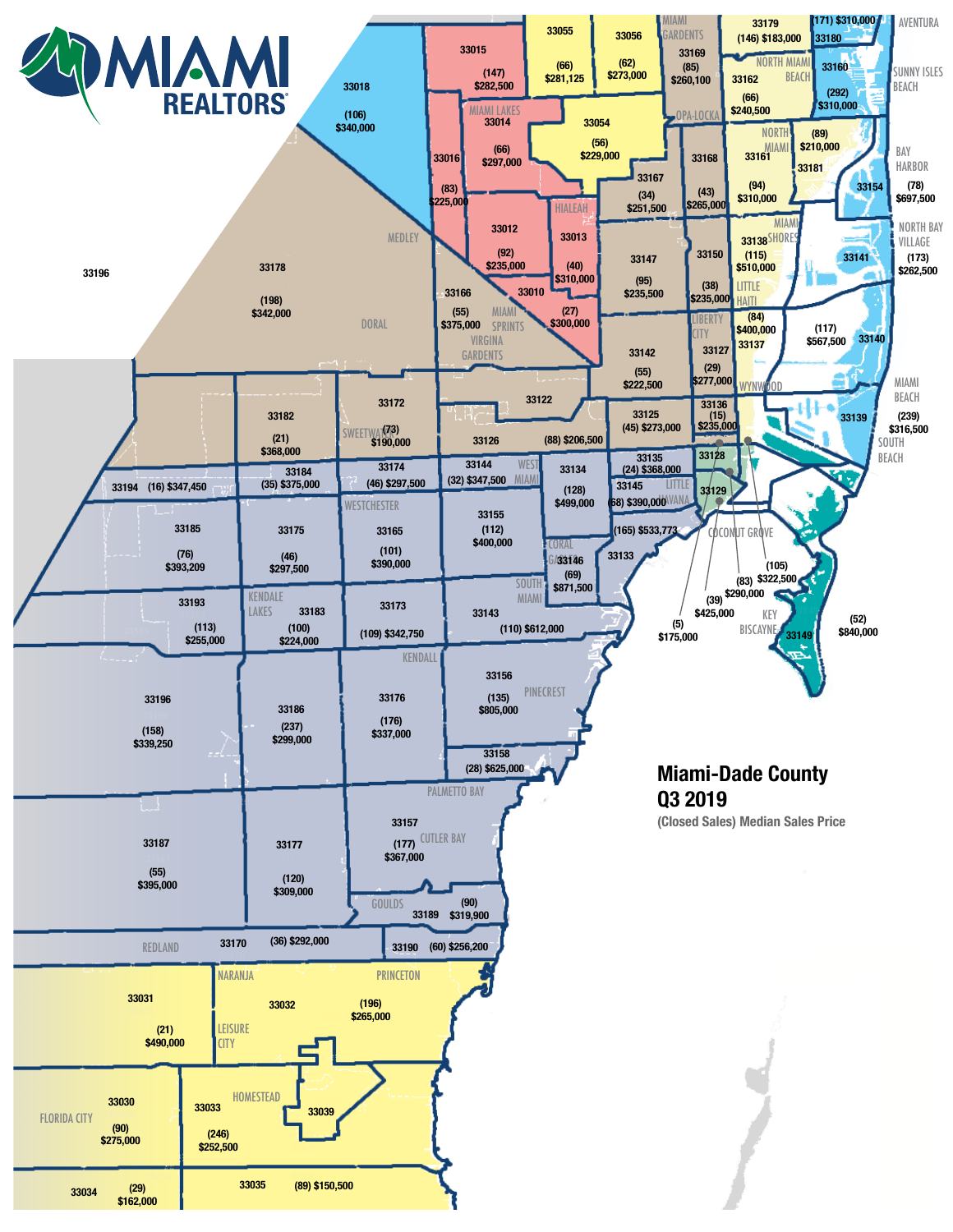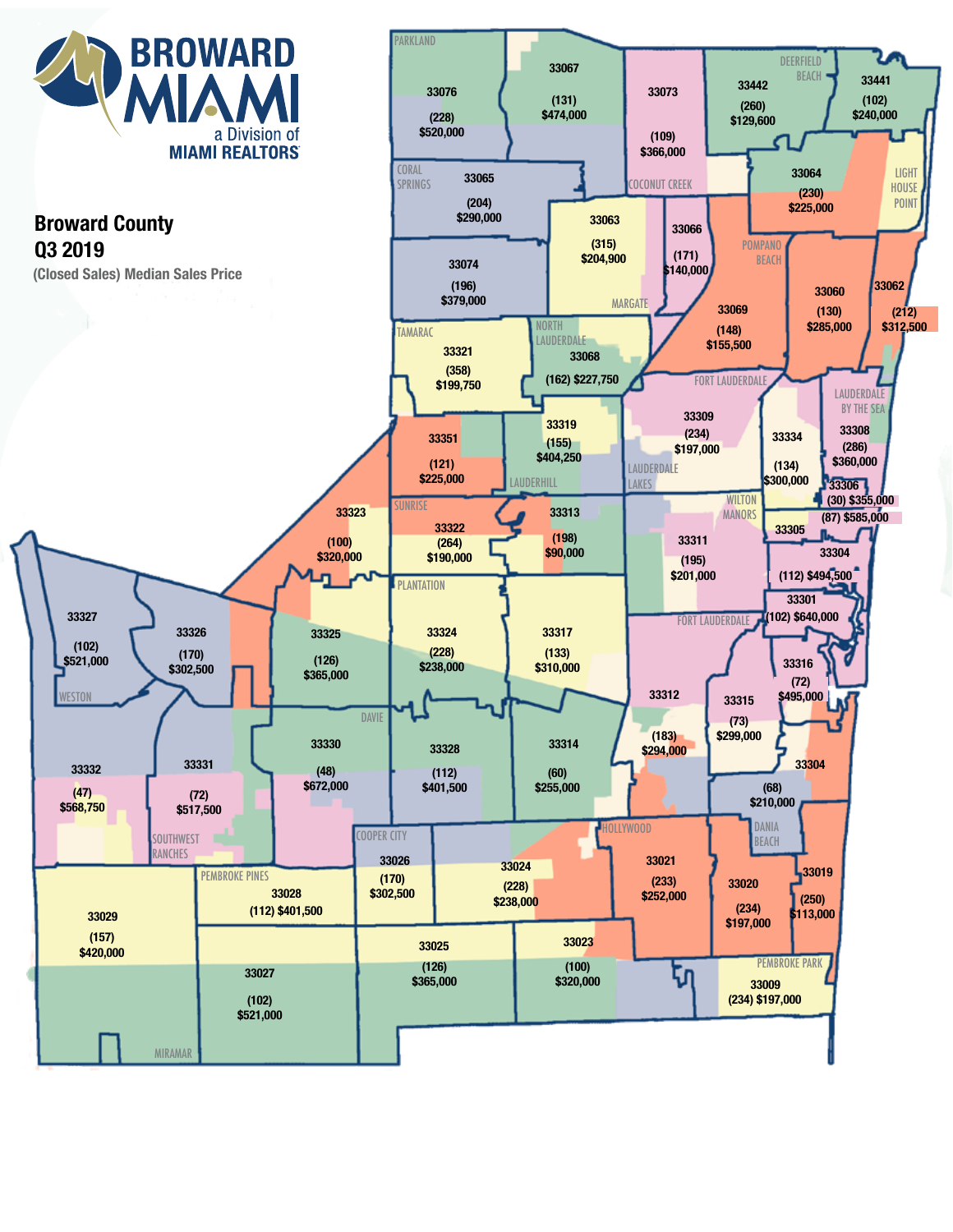

**(Closed Sales) Median Sales Price Palm Beach County Q3 2019**